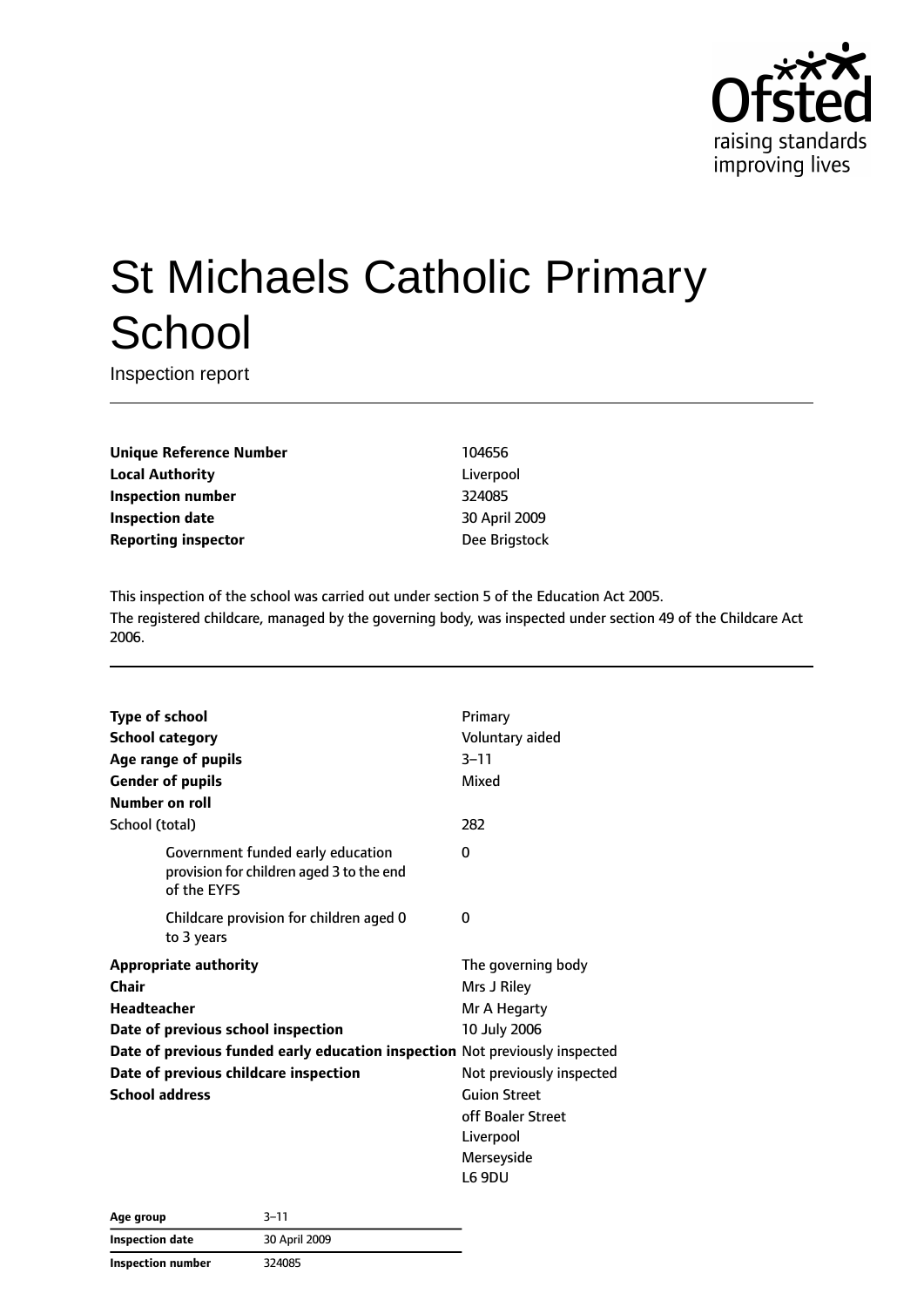**Telephone number** 0151 2638460 **Fax number** 0151 2605308

| Age group         | 3–11          |
|-------------------|---------------|
| Inspection date   | 30 April 2009 |
| Inspection number | 324085        |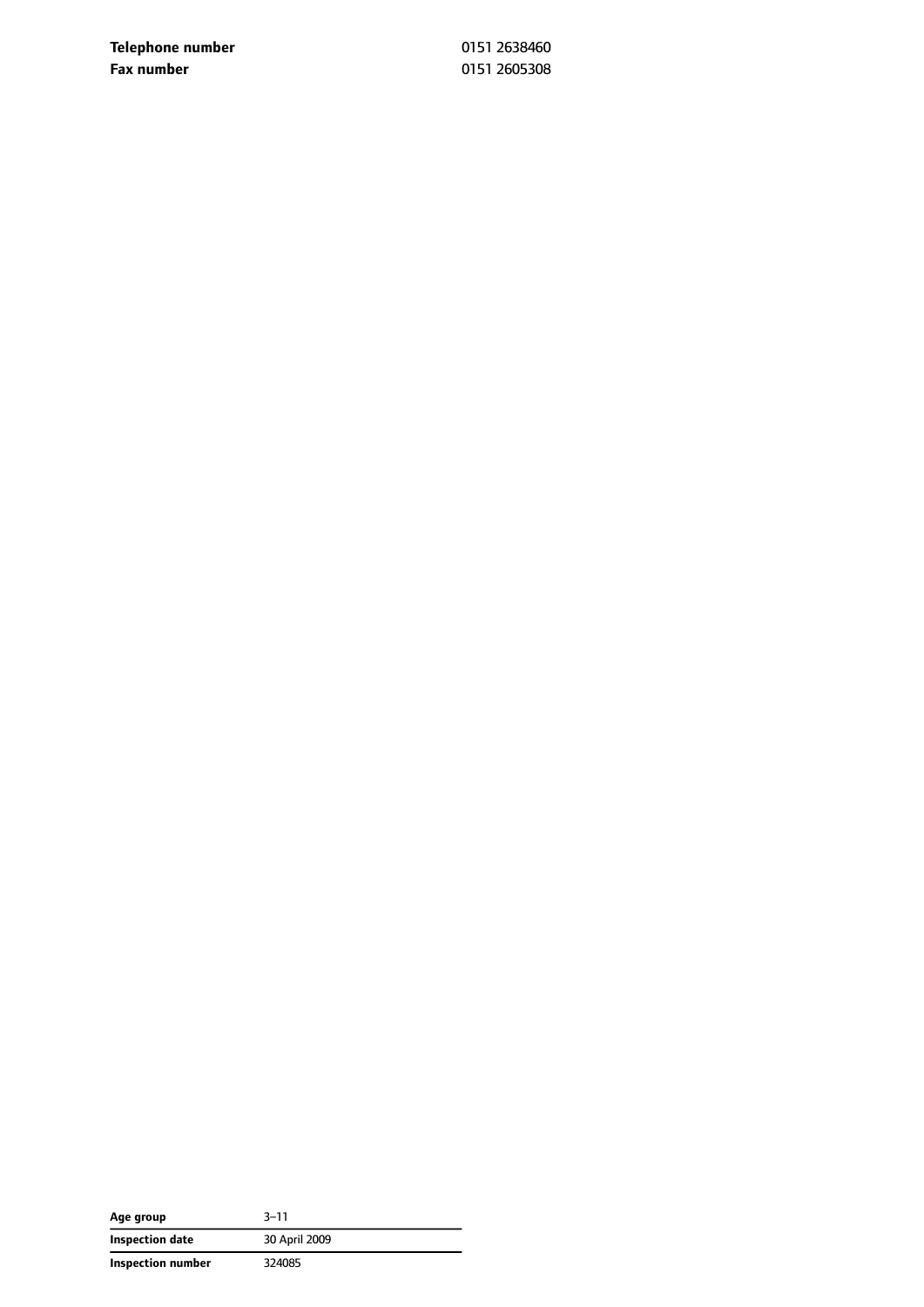.

<sup>©</sup> Crown copyright 2009

Website: www.ofsted.gov.uk

This document may be reproduced in whole or in part for non-commercial educational purposes, provided that the information quoted is reproduced without adaptation and the source and date of publication are stated.

Further copies of this report are obtainable from the school. Under the Education Act 2005, the school must provide a copy of this report free of charge to certain categories of people. A charge not exceeding the full cost of reproduction may be made for any other copies supplied.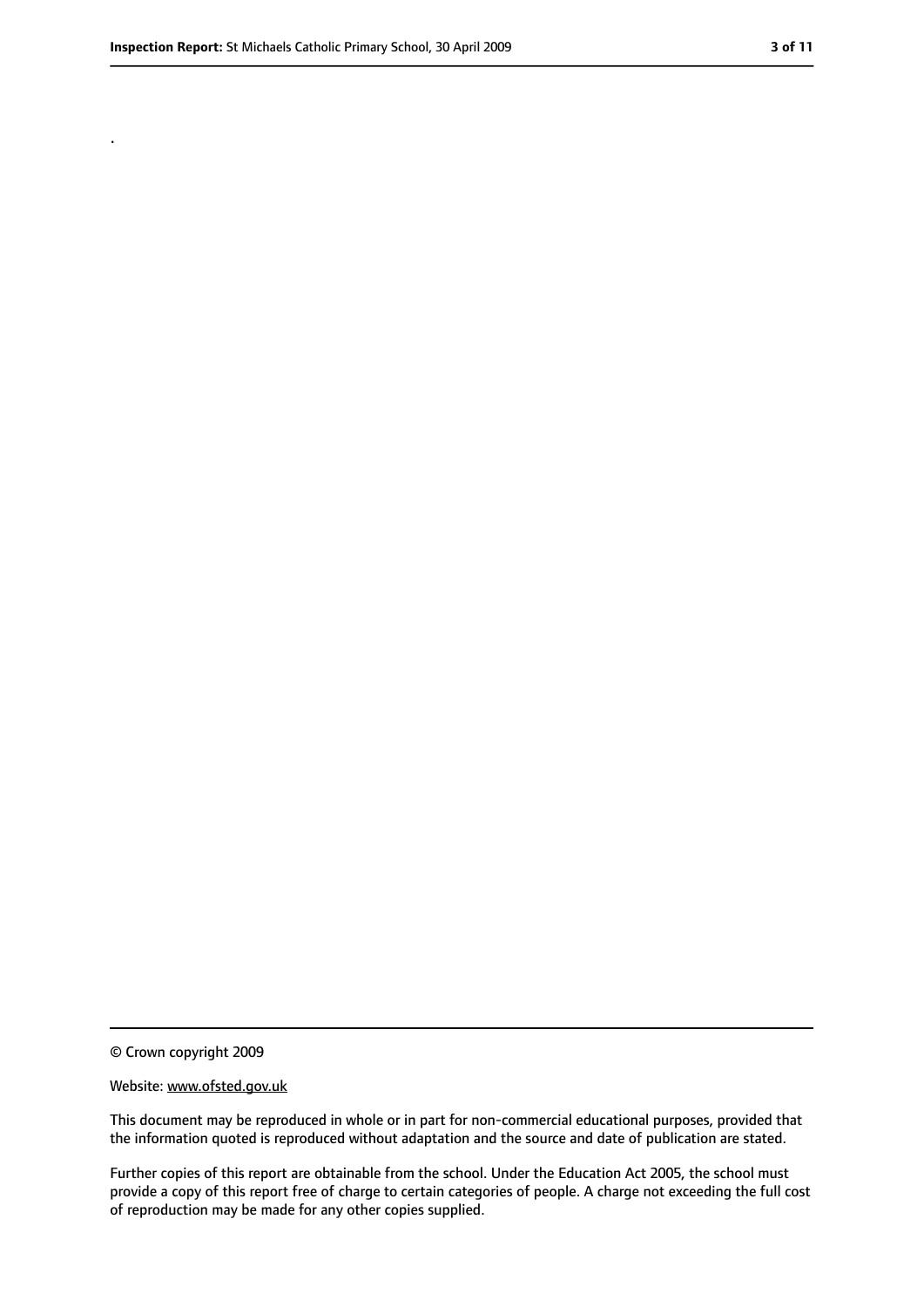## **Introduction**

The inspection was carried out by two additional inspectors.

Inspectors evaluated the overall effectiveness of the school and investigated the following issues: the causes of the school's success in raising pupils' achievement, how well the school promotes community cohesion and the impact of monitoring on the quality of teaching and learning.

Evidence was collected from observing lessons and pupils' work, and from a scrutiny of the school's documentation and progress data. Inspectors also analysed the parent questionnaires and met with senior leaders, groups of children, staff and governors.

Other aspects of the school's work were not investigated in detail but the inspectors found no evidence to suggest that the school's own assessments, as given in its self- evaluation were not justified and these have been included, where appropriate, in the report.

#### **Description of the school**

St Michael's Catholic Primary School is a large primary school serving an area of considerable economic and social disadvantage. The proportion of pupils eligible to claim free school meals is high. Most pupils are White British but the proportion of pupils from other ethnic backgrounds is above average, as is the proportion of pupils whose first language is not English. Several of these pupils are refugees and asylum seekers. An above average proportion of pupils joins and leaves the school throughout the school year. Children's skills on entry are low compared with those of children of similar age. The percentage of pupils with learning difficulties and/or disabilities is above average. The school has the Healthy School's Award.

#### **Key for inspection grades**

| Outstanding  |
|--------------|
| Good         |
| Satisfactory |
| Inadequate   |
|              |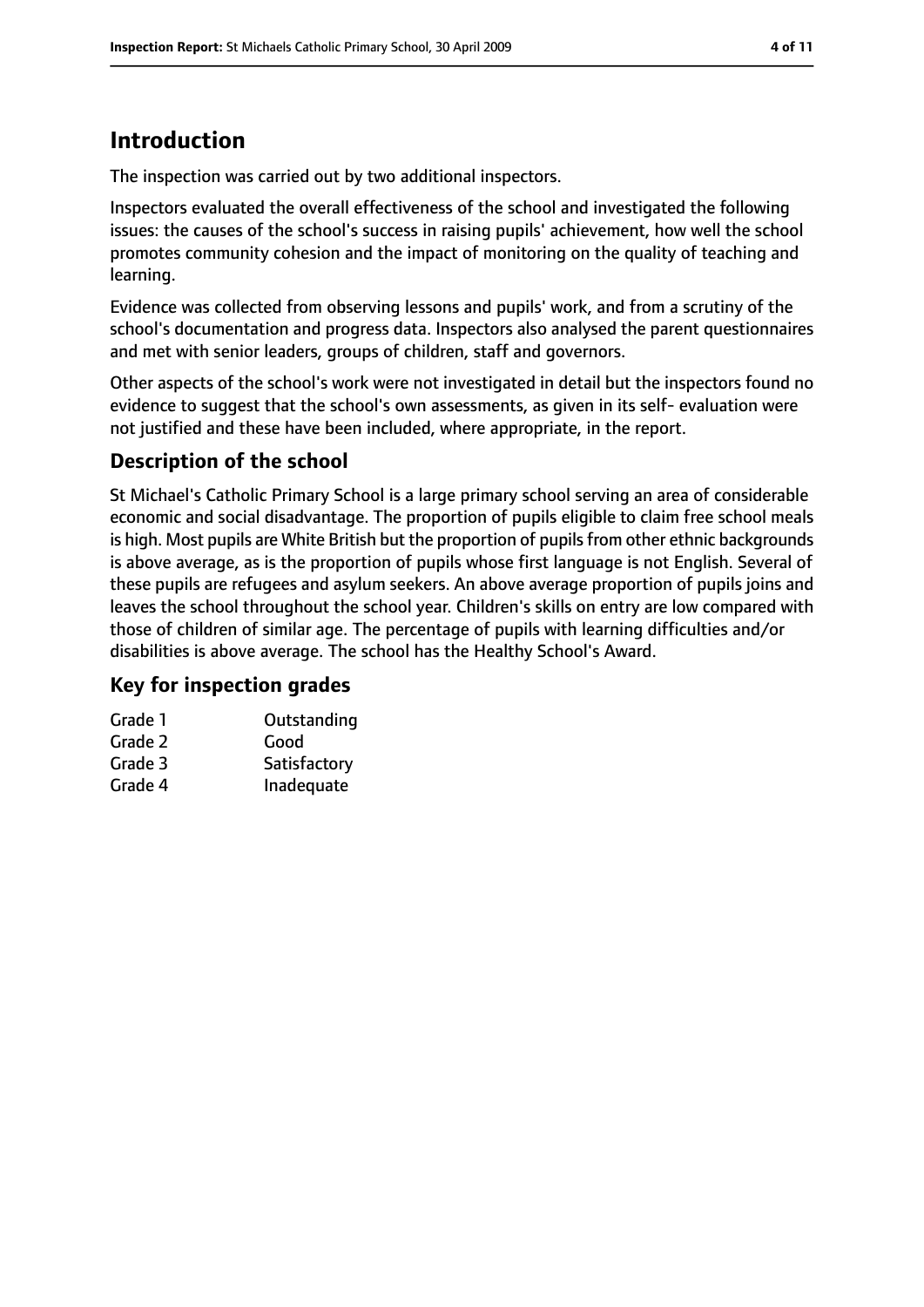#### **Overall effectiveness of the school**

#### **Grade: 1**

St Michael's is an outstanding school which operates in challenging circumstances. Pupils thrive in its nurturing atmosphere and parents have great confidence that the school values their children and keepsthem safe. The school has many outstanding features, notably itsleadership and management. The key to its success is the uncompromising search for improvement driven by the inspirational leadership of the headteacher. Staff know they are valued and have a genuine say in school improvement. Leaders have a determination, drive and passion to raise pupils' self-esteem and achievement and to improve the way they carry out their own work. As a result, high pupil and staff expectations of just how well pupils can do has led to a year-on-year rise in standards. The school provides excellent care, guidance and support to all pupils.

Children's skills on entry are low, particularly in language and communication. They make good progress in the Early Years Foundation Stage in developing speaking and listening skills and in learning to concentrate and work cooperatively. Progress is outstanding overall. Pupils make at least good progress consistently throughout the school. This acceleratesto excellent progress in Years 5 and 6 where there is some inspirational teaching, so pupils' achievement is outstanding overall. Pupils with learning difficulties, those at an early stage of learning English, and newly admitted pupils all make excellent progress. One group of pupils does not match this pattern; these are the pupils who are persistent absentees. Although the school works hard to encourage good attendance, there are a small number of pupils whose irregular attendance and lack of punctuality holds back their learning.

Achievement has been exceptionally good over several years. Standards rise to broadly average in Year 2, attainment in mathematics being better than in reading and writing. However, standards in Year 2 are rising year-on-year. By Year 6, standards are well above average in English, mathematics and science, reflecting excellent achievement in all three subjects. The school has accessed guidance and support to raise levels of writing for the higher attaining pupils. It is clear from the school's own records and from pupils' books that this has been a resounding success. A well above average proportion of pupils are now attaining the higher levels in Year 6 national tests in English and mathematics. Standards have risen significantly since the previous inspection. Procedures for analysing progress are effective in identifying pupils who need additional support in learning and future work is planned effectively to meet their needs. Pupils with learning difficulties and/or disabilities have very concise, measurable and achievable targets for improvement. These are regularly reviewed so these pupils achieve success, encouraging them to progress more.

Teaching and learning are outstanding overall and a major factor in enabling pupils to achieve exceptionally well, although, as the school agrees, there is still some room for improvement in the way staff inform pupils on how well they are doing in their work to help them improve further. Pupils in Years 5 and 6 can say exactly what level they are working at and what they need to do to reach higher levels of attainment, but pupils in other year groups are not so well informed about national curriculum levels. However, teachers' marking is very precise and suggests practical ways for pupils to improve their work. Teachers' management of pupils is excellent and lessons proceed at a good pace. Typically, parents comment very positively on how approachable staff are to them. Lesson planning meets the needs of different abilities and teachers use information and communication technology well to support teaching and learning. The experienced and well-trained support staff make a good contribution to pupils' learning.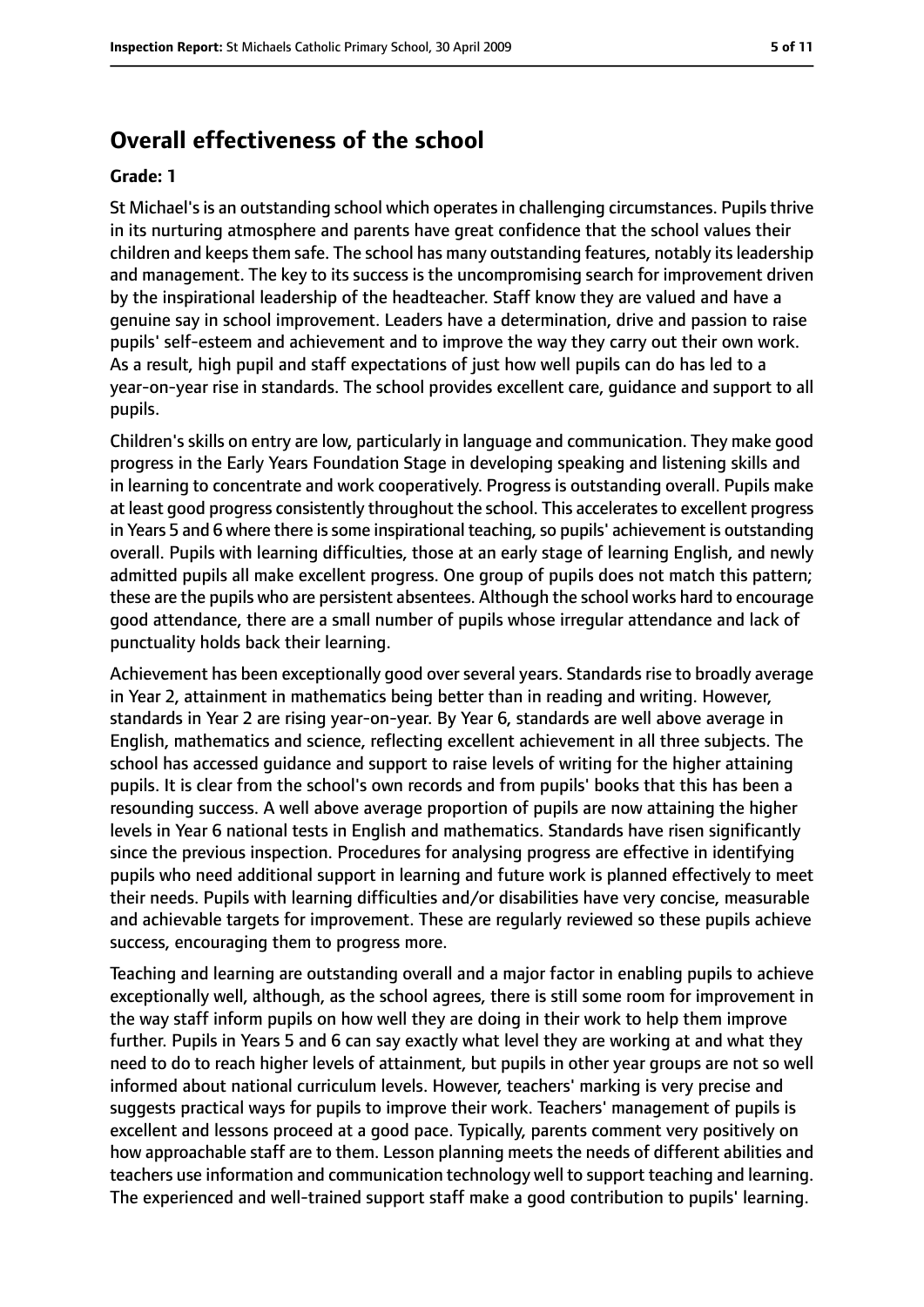Pupils' personal development and their spiritual, moral, social and cultural development are good. The school is a very harmonious community in which pupils from diverse ethnic backgrounds show mutual respect and work very well together. This reflects the school's outstanding commitment to promoting equality of opportunity. Pupils' thorough enjoyment of school is reflected in their attentiveness and participation in lessons. They behave exceptionally well in work and at play. Pupils are involved well in improving their local community. For example, they are working in partnership with local residents and the Council to make a local subway safer. They develop a good appreciation of different cultural traditions and beliefs within their own community. Their understanding of different faiths and cultures further afield, although planned, is at an earlier stage of development.

The good curriculum promotes pupils' basic skills extremely well. It is adapted well for different groups of pupils. It ensures that they develop an exceptionally good understanding of how to stay safe and healthy. The curriculum is enriched through several visits to places of interest which aid pupils' first-hand learning effectively. For example, pupils talk with enjoyment about a visit to a city farm. Pupils' skills in using computers are good. The school provides a good range of extra-curricular activities which pupils enjoy. A current school priority is to strengthen provision in music and this is furthering pupils' knowledge of music from other cultures well.

Care, guidance and support are outstanding. Procedures for vetting staff and safeguarding learners meet government requirements. Several parents particularly praised the way that staff work with them to ensure that their children are well looked after. They also appreciate the friendly atmosphere and the fact that a breakfast club has been set up to help working parents.

The school has much to celebrate. Leaders have an accurate view of where the school is and how to move its provision on further. Changes to systems including the monitoring of teaching and learning, teaching styles, the buildings and the management of pupils' learning in the past few years are moving the school on at a rapid pace towards even higher goals. The staff and governors have faced these challenges head on and with great success. Consequently, the school is in an excellent position to sustain and escalate improvement still further.

#### **Effectiveness of the Early Years Foundation Stage**

#### **Grade: 2**

Children make good progress across all areas of learning and, by the end of Reception, most meet the standards expected of them for their age, although their skills in communication, language and literacy lag behind other areas of learning. Good teaching and strong teamwork ensure that children become more confident. Staff plan a wide range of interesting and challenging activities, indoors and outside, and ensure a good balance between independent activities and those led by adults. Staff are skilled at questioning children and developing their understanding. Good quality observations and assessments mean that staff know the children really well and keep a good track of their progress.

Nursery children quickly become engrossed in activities when they arrive. Their spoken language is poor on entry to the Nursery but they soon become accustomed to the routines and their personal development is promoted extremely well. Work in the Reception classes builds very well on that started in the Nursery. Direct teaching and small group activities enable key skills to be taught effectively. This was evident when children and their teacher took part in enjoyable role-play, complete with boat, in the role of 'Mr Gumpy.

Children are extremely well cared for. The way staff seek out opportunities to engage with children and praise their contributions, ensures that children feel happy and secure. Very good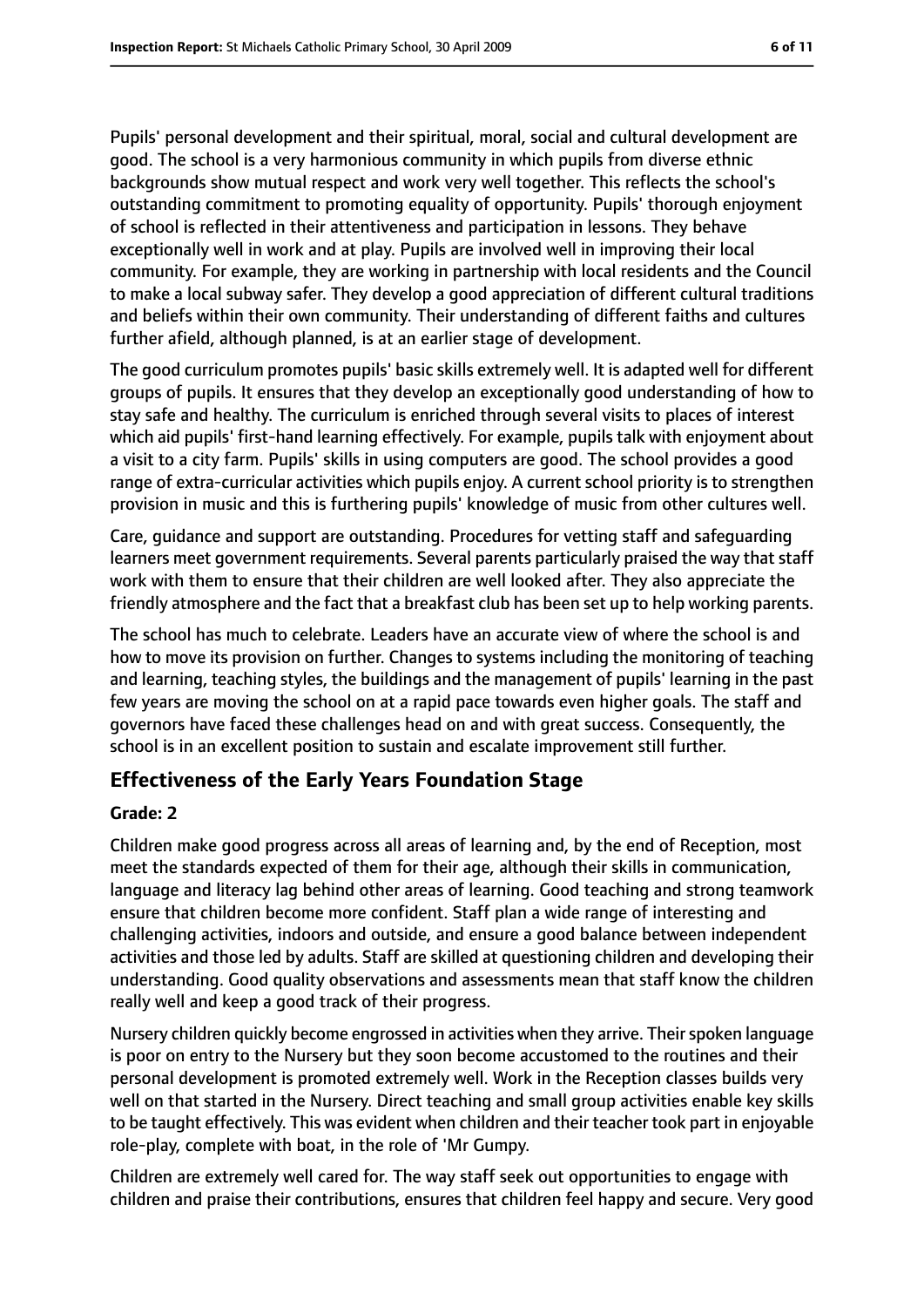attention is paid to ensuring children's health and safety. The emphasis on children's personal and social development has a strong impact on their learning, enjoyment, and ability to form constructive friendships.

Good leadership and management in the Early Years Foundation Stage ensure consistency and set a clear direction for the staff. Best practice is shared and children's progress and development is tracked diligently.

#### **What the school should do to improve further**

- Provide all pupils with the knowledge to know exactly how well they are doing to help them improve further.
- Improve the attendance and punctuality of the small number of pupils who are persistently absent from school.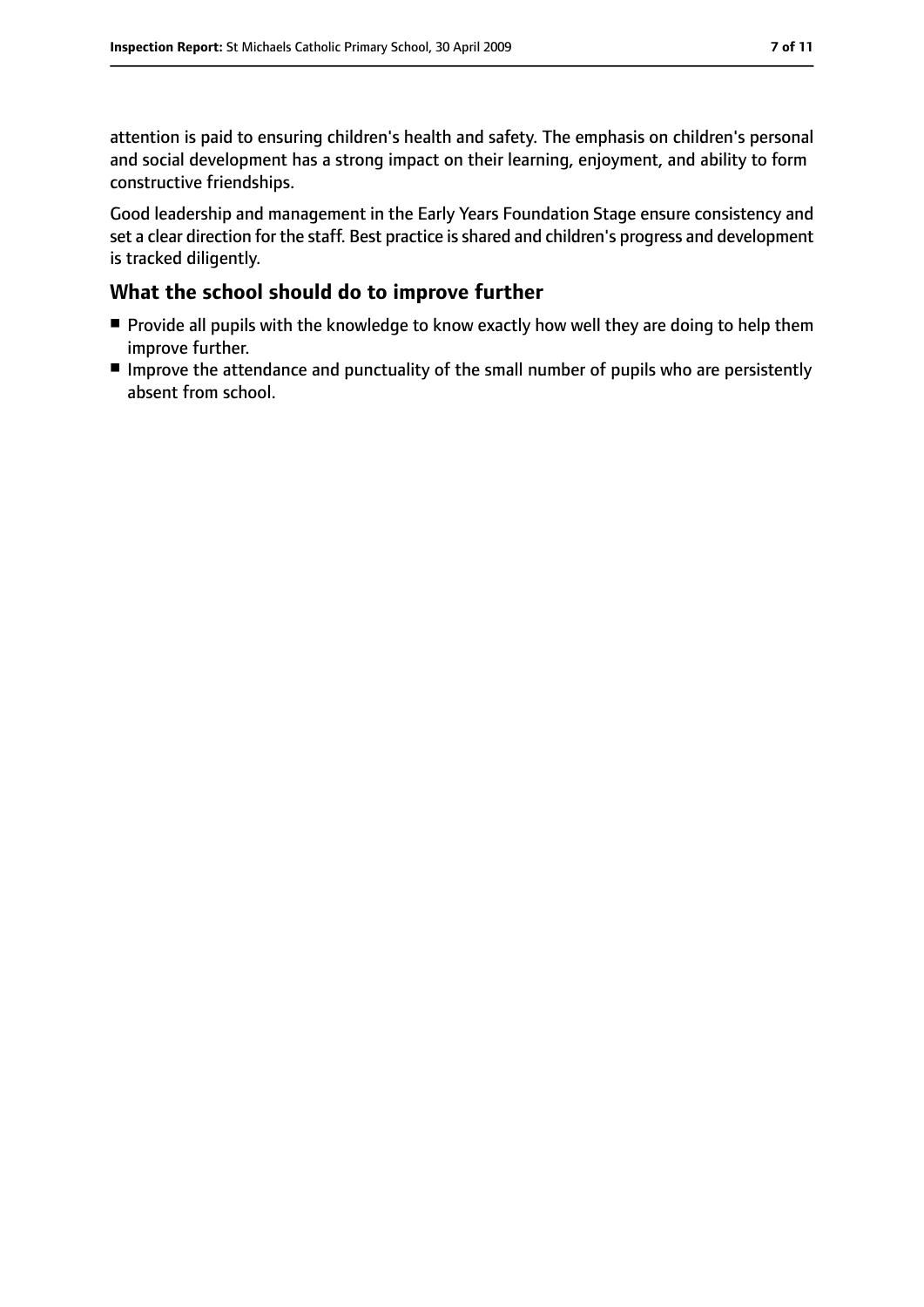**Any complaints about the inspection or the report should be made following the procedures set out in the guidance 'Complaints about school inspection', which is available from Ofsted's website: www.ofsted.gov.uk.**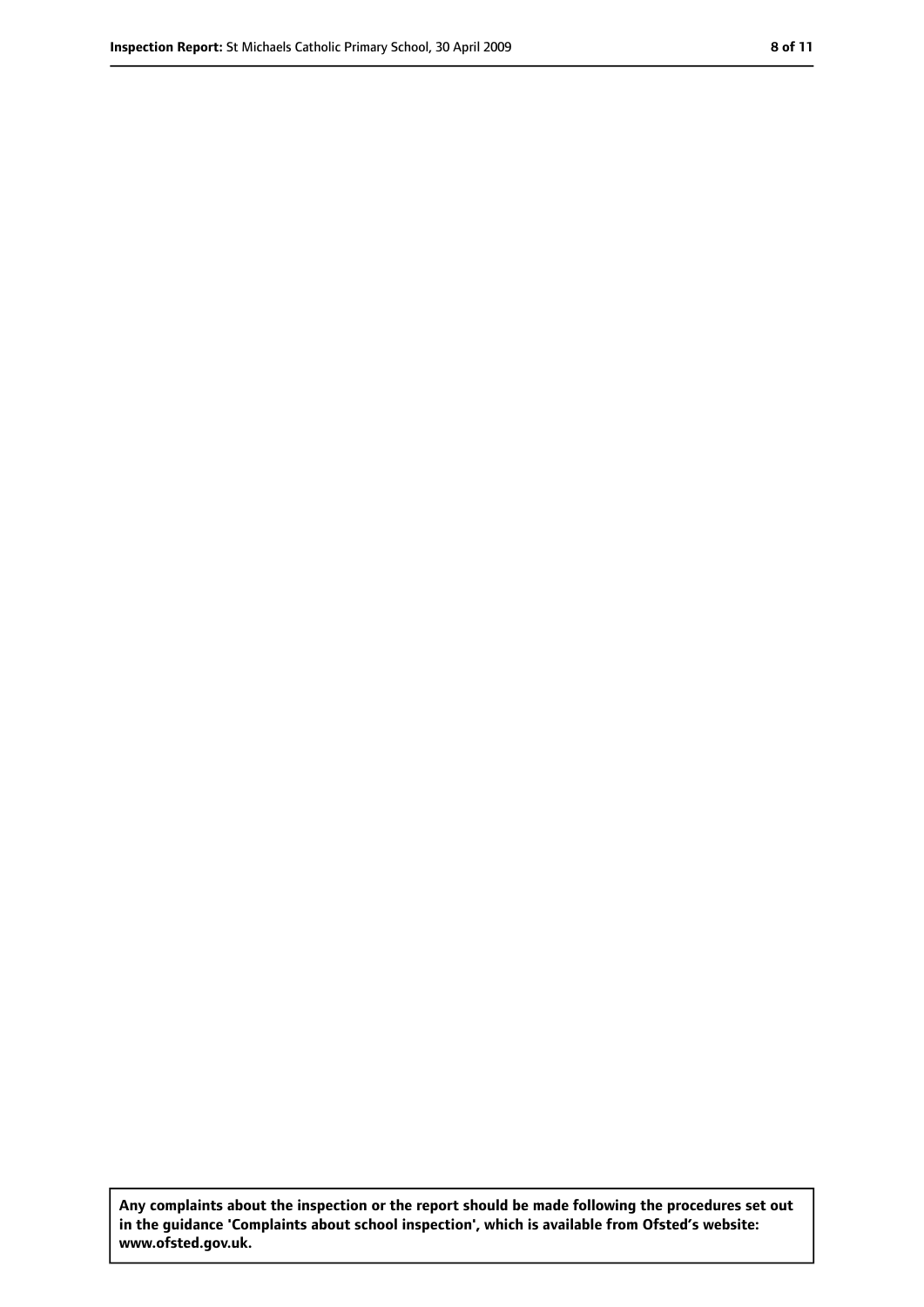# **Inspection judgements**

| Key to judgements: grade 1 is outstanding, grade 2 good, grade 3 satisfactory, and | School  |
|------------------------------------------------------------------------------------|---------|
| arade 4 inadequate                                                                 | Overall |

#### **Overall effectiveness**

| How effective, efficient and inclusive is the provision of<br>education, integrated care and any extended services in meeting the<br>needs of learners? |     |
|---------------------------------------------------------------------------------------------------------------------------------------------------------|-----|
| Effective steps have been taken to promote improvement since the last<br>inspection                                                                     | Yes |
| How well does the school work in partnership with others to promote learners'<br>well being?                                                            |     |
| The capacity to make any necessary improvements                                                                                                         |     |

## **Effectiveness of the Early Years Foundation Stage**

| How effective is the provision in meeting the needs of children in the<br><b>EYFS?</b>       |  |
|----------------------------------------------------------------------------------------------|--|
| How well do children in the EYFS achieve?                                                    |  |
| How good are the overall personal development and well-being of the children<br>in the EYFS? |  |
| How effectively are children in the EYFS helped to learn and develop?                        |  |
| How effectively is the welfare of children in the EYFS promoted?                             |  |
| How effectively is provision in the EYFS led and managed?                                    |  |

#### **Achievement and standards**

| How well do learners achieve?                                                  |  |
|--------------------------------------------------------------------------------|--|
| The standards <sup>1</sup> reached by learners                                 |  |
| How well learners make progress, taking account of any significant variations  |  |
| between groups of learners                                                     |  |
| How well learners with learning difficulties and/or disabilities make progress |  |

#### **Annex A**

<sup>&</sup>lt;sup>1</sup>Grade 1 - Exceptionally and consistently high; Grade 2 - Generally above average with none significantly below average; Grade 3 - Broadly average to below average; Grade 4 - Exceptionally low.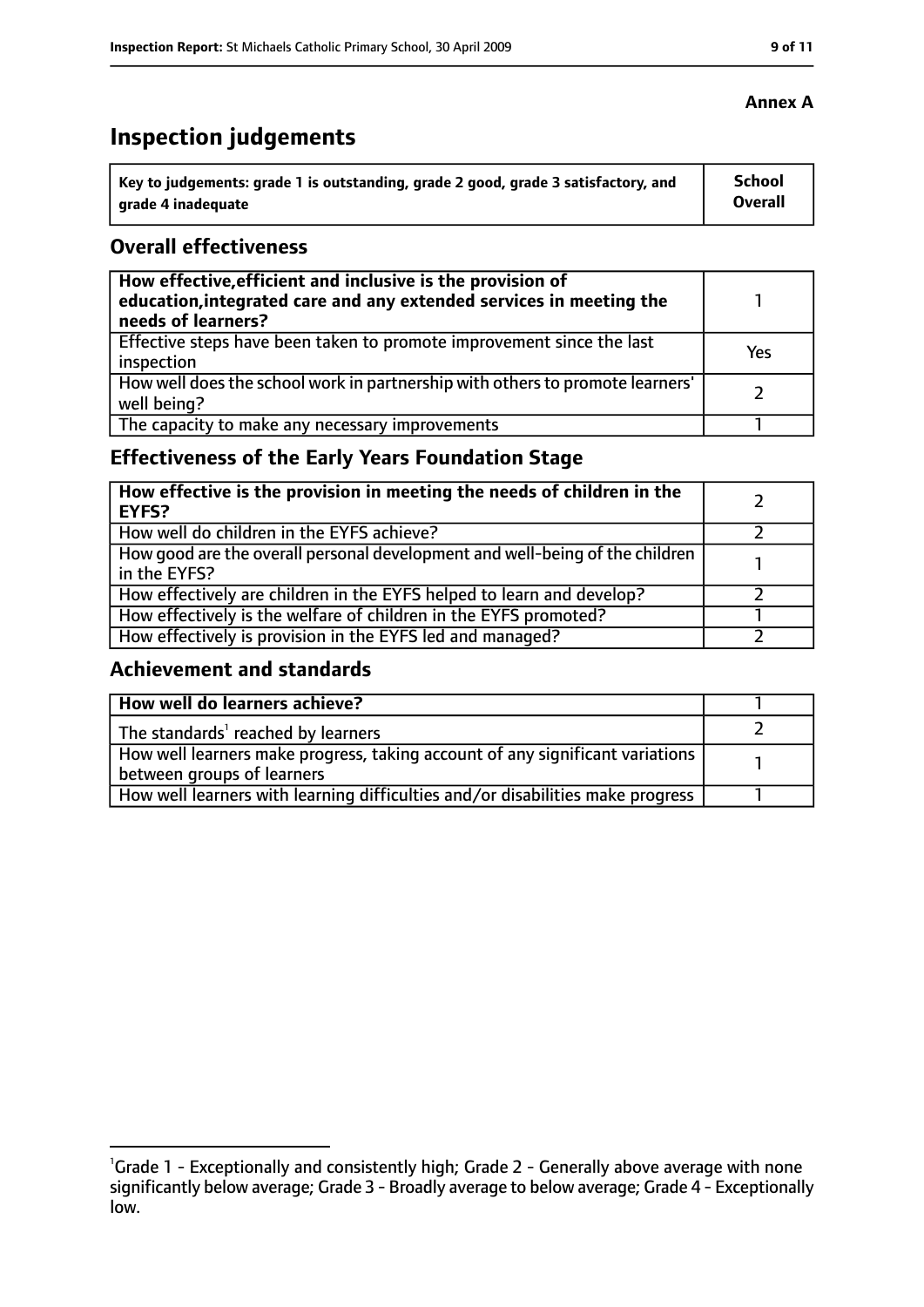## **Personal development and well-being**

| How good are the overall personal development and well-being of the<br>learners?                                 |  |
|------------------------------------------------------------------------------------------------------------------|--|
| The extent of learners' spiritual, moral, social and cultural development                                        |  |
| The extent to which learners adopt healthy lifestyles                                                            |  |
| The extent to which learners adopt safe practices                                                                |  |
| The extent to which learners enjoy their education                                                               |  |
| The attendance of learners                                                                                       |  |
| The behaviour of learners                                                                                        |  |
| The extent to which learners make a positive contribution to the community                                       |  |
| How well learners develop workplace and other skills that will contribute to<br>their future economic well-being |  |

## **The quality of provision**

| $\mid$ How effective are teaching and learning in meeting the full range of<br>  learners' needs?       |  |
|---------------------------------------------------------------------------------------------------------|--|
| How well do the curriculum and other activities meet the range of needs and<br>  interests of learners? |  |
| How well are learners cared for, quided and supported?                                                  |  |

## **Leadership and management**

| How effective are leadership and management in raising achievement<br>and supporting all learners?                                              |     |
|-------------------------------------------------------------------------------------------------------------------------------------------------|-----|
| How effectively leaders and managers at all levels set clear direction leading<br>to improvement and promote high quality of care and education |     |
| How effectively leaders and managers use challenging targets to raise standards                                                                 |     |
| The effectiveness of the school's self-evaluation                                                                                               |     |
| How well equality of opportunity is promoted and discrimination eliminated                                                                      |     |
| How well does the school contribute to community cohesion?                                                                                      |     |
| How effectively and efficiently resources, including staff, are deployed to<br>achieve value for money                                          |     |
| The extent to which governors and other supervisory boards discharge their<br>responsibilities                                                  |     |
| Do procedures for safequarding learners meet current government<br>requirements?                                                                | Yes |
| Does this school require special measures?                                                                                                      | No  |
| Does this school require a notice to improve?                                                                                                   | No  |